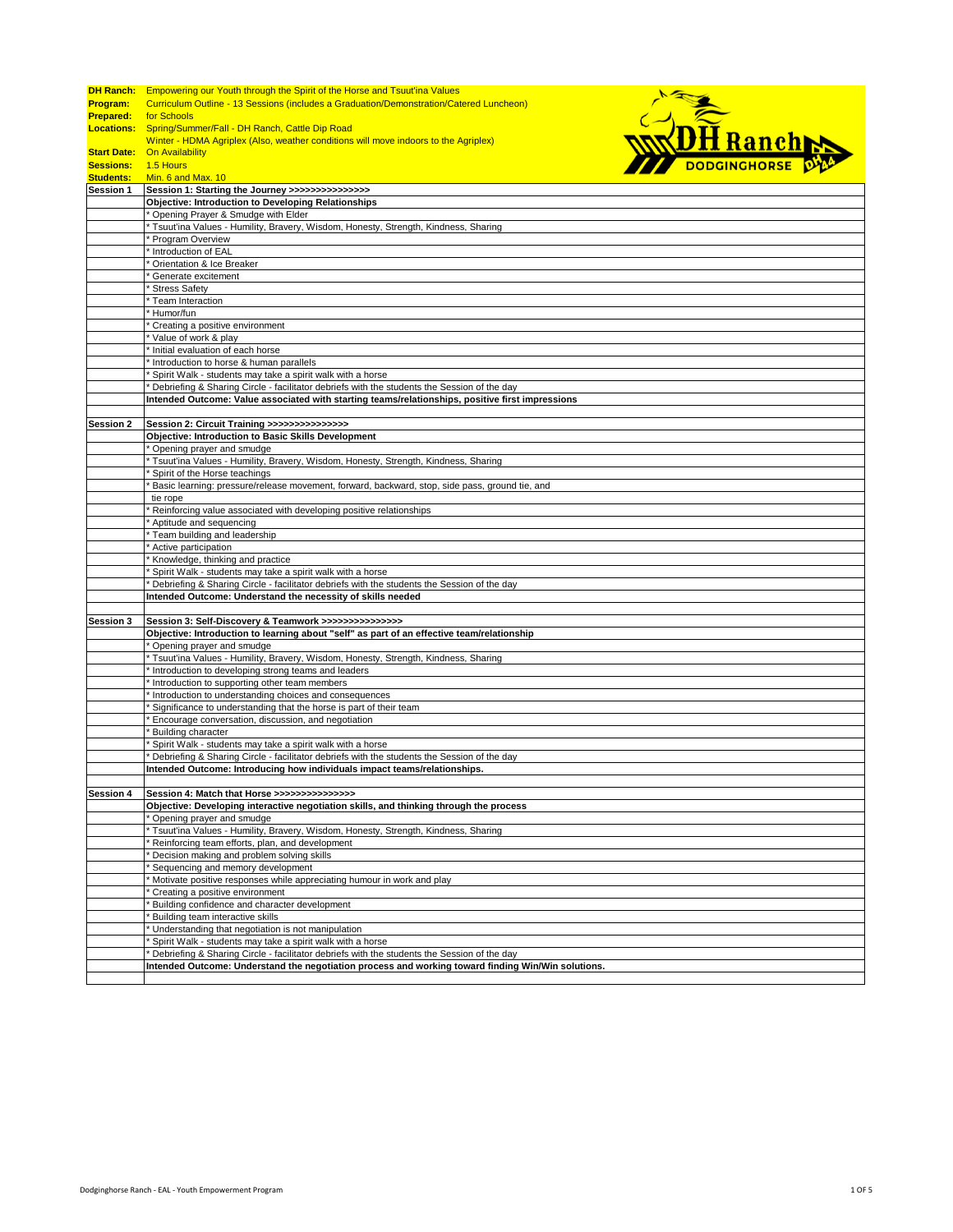| Session 5 | Session 5: Common Sense >>>>>>>>>>>>>>>>                                                          |
|-----------|---------------------------------------------------------------------------------------------------|
|           |                                                                                                   |
|           | Objective: Encourage common sense                                                                 |
|           | Opening prayer and smudge                                                                         |
|           | Tsuut'ina Values - Humility, Bravery, Wisdom, Honesty, Strength, Kindness, Sharing                |
|           | Understanding choices and consequences                                                            |
|           | Impacting others lives through choice                                                             |
|           |                                                                                                   |
|           | Understanding and respecting the nature of the horse = natural consequences                       |
|           | Ethical standards                                                                                 |
|           | Self discipline                                                                                   |
|           | Personal worth and integrity                                                                      |
|           | Supportive                                                                                        |
|           | Spirit Walk - students may take a spirit walk with a horse                                        |
|           |                                                                                                   |
|           | Debriefing & Sharing Circle - facilitator debriefs with the students the Session of the day       |
|           | Intended Outcome: Understanding how common sense influences change.                               |
|           |                                                                                                   |
| Session 6 | Session 6: Silent Communication >>>>>>>>>>>>>>>                                                   |
|           | Objective: Power of understanding communication through body language.                            |
|           |                                                                                                   |
|           | Opening prayer and smudge                                                                         |
|           | Tsuut'ina Values - Humility, Bravery, Wisdom, Honesty, Strength, Kindness, Sharing                |
|           | Developing observation skills and effective "listening"                                           |
|           | Developing non-verbal communication skills                                                        |
|           | Recognizing the subtleties                                                                        |
|           |                                                                                                   |
|           | Recognizing conflict (through frustration) in a healthy manner                                    |
|           | Caring for other team members                                                                     |
|           | Personal empowerment and building confidence                                                      |
|           | Understanding how we impact others                                                                |
|           | Understanding our physical limitations                                                            |
|           | Self awareness                                                                                    |
|           | Spirit Walk - students may take a spirit walk with a horse                                        |
|           |                                                                                                   |
|           | Debriefing & Sharing Circle - facilitator debriefs with the students the Session of the day       |
|           | Intended Outcome: Respecting the power of body language.                                          |
|           |                                                                                                   |
| Session 7 | Session 7: Unsighted Adventure >>>>>>>>>>>>>>>                                                    |
|           | Objective: Empowerment through trust and respect                                                  |
|           | Opening prayer and smudge                                                                         |
|           | Tsuut'ina Values - Humility, Bravery, Wisdom, Honesty, Strength, Kindness, Sharing                |
|           | Importance of articulation, clarifying thought and intent                                         |
|           |                                                                                                   |
|           | Appreciation of the "role of the leader"                                                          |
|           | Clarification through visualization                                                               |
|           | Addressing attitudes toward making change                                                         |
|           | Responsibility associated with trust/trusting                                                     |
|           | Self awareness, hearing and listening                                                             |
|           | Mindful of others abilities and achievements                                                      |
|           | Caring and supportive team member                                                                 |
|           | Spirit Walk - students may take a spirit walk with a horse                                        |
|           | Debriefing & Sharing Circle - facilitator debriefs with the students the Session of the day       |
|           | Intended Outcome: Recognizing that trust is earned through behaviour and building respect.        |
|           |                                                                                                   |
|           |                                                                                                   |
| Session 8 | Session 8: Catch that Horse >>>>>>>>>>>>>>>                                                       |
|           | Objective: Working on observation and appropriate assertive skills                                |
|           | Opening prayer and smudge                                                                         |
|           | Tsuut'ina Values - Humility, Bravery, Wisdom, Honesty, Strength, Kindness, Sharing                |
|           | Awareness of our surroundings and the impact we have on others                                    |
|           | Positive example, and positively influencing others on the team                                   |
|           | Team building and problem solving                                                                 |
|           | Recognizing the importance of social order                                                        |
|           |                                                                                                   |
|           | Understanding the nature of the horse                                                             |
|           | Developing healthy relationships, and interpersonal relationships                                 |
|           | Developing confidence                                                                             |
|           | Responsibility and recognizing immediate consequences                                             |
|           | Spirit Walk - students may take a spirit walk with a horse                                        |
|           | Debriefing & Sharing Circle - facilitator debriefs with the students the Session of the day       |
|           | Intended Outcome: Appropriate assertiveness begins with self evaluation and leadership is earned. |
|           |                                                                                                   |
| Session 9 | Session 9: Being One >>>>>>>>>>>>>>>>                                                             |
|           | Objective: Importance and power of articulating thought and intent                                |
|           |                                                                                                   |
|           | Opening prayer and smudge                                                                         |
|           | Tsuut'ina Values - Humility, Bravery, Wisdom, Honesty, Strength, Kindness, Sharing                |
|           | Listening vs. hearing as skill                                                                    |
|           | The act of anticipation impeding the communication process                                        |
|           | Understanding communication as a skill                                                            |
|           | Team building and becoming a supportive team member                                               |
|           | Plan development                                                                                  |
|           | Individual empowerment                                                                            |
|           |                                                                                                   |
|           | Building self esteem and confidence                                                               |
|           | Spirit Walk - students may take a spirit walk with a horse                                        |
|           | Debriefing & Sharing Circle - facilitator debriefs with the students the Session of the day       |
|           | Intended Outcome: Understanding the importance of articulate clear communication                  |
|           |                                                                                                   |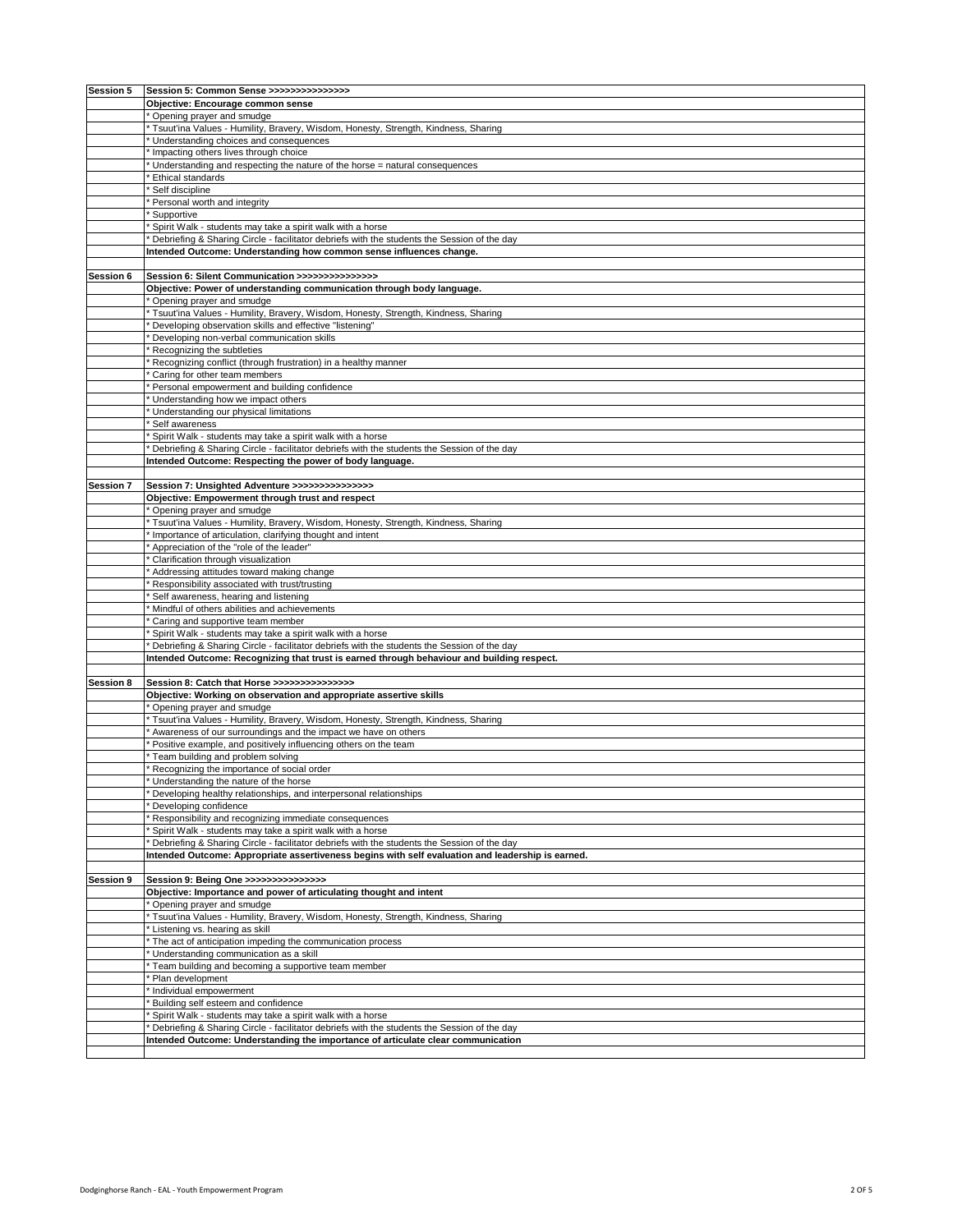|                                                                                                                   | Session 10 Session 10: It's All Up To You >>>>>>>>>>>>>>>>                                                                              |  |
|-------------------------------------------------------------------------------------------------------------------|-----------------------------------------------------------------------------------------------------------------------------------------|--|
|                                                                                                                   | Objective: Having choices and making decisions                                                                                          |  |
|                                                                                                                   | Opening prayer and smudge                                                                                                               |  |
|                                                                                                                   | Tsuut'ina Values - Humility, Bravery, Wisdom, Honesty, Strength, Kindness, Sharing                                                      |  |
|                                                                                                                   |                                                                                                                                         |  |
|                                                                                                                   | Motivate teams                                                                                                                          |  |
|                                                                                                                   | Responsibility and accountability                                                                                                       |  |
|                                                                                                                   | Personal assessment                                                                                                                     |  |
|                                                                                                                   | Mutual respect and trust                                                                                                                |  |
|                                                                                                                   | Individual attitudes and moods                                                                                                          |  |
|                                                                                                                   | Moral value and personal integrity                                                                                                      |  |
|                                                                                                                   | Fair minded team members                                                                                                                |  |
|                                                                                                                   | Understanding team dynamics                                                                                                             |  |
|                                                                                                                   | Supportive, encouraging, and being mindful of others                                                                                    |  |
|                                                                                                                   | Building confidence and personal self esteem                                                                                            |  |
|                                                                                                                   | Spirit Walk - students may take a spirit walk with a horse                                                                              |  |
|                                                                                                                   | * Debriefing & Sharing Circle - facilitator debriefs with the students the Session of the day                                           |  |
|                                                                                                                   | Intended Outcome: Encourage discussion and recognizing the value in motivating team mates                                               |  |
|                                                                                                                   |                                                                                                                                         |  |
|                                                                                                                   | to make difficult choices.                                                                                                              |  |
|                                                                                                                   |                                                                                                                                         |  |
| Session 11                                                                                                        | Session 11: Build with Confidence >>>>>>>>>>>>>>>                                                                                       |  |
|                                                                                                                   | Objective: Plan development, team development, and project development                                                                  |  |
|                                                                                                                   | Opening prayer and smudge                                                                                                               |  |
|                                                                                                                   | Tsuut'ina Values - Humility, Bravery, Wisdom, Honesty, Strength, Kindness, Sharing                                                      |  |
|                                                                                                                   | Building teams through individual contributions                                                                                         |  |
|                                                                                                                   | Assisting others, and developing a strong supportive team                                                                               |  |
|                                                                                                                   | Recognizing individual strengths and responsibilities                                                                                   |  |
|                                                                                                                   | Moving performance forward through effective conversation                                                                               |  |
|                                                                                                                   | Learning to be creative and innovative while working as a team player                                                                   |  |
|                                                                                                                   | Understand others, environment and outside influences                                                                                   |  |
|                                                                                                                   |                                                                                                                                         |  |
|                                                                                                                   | Spirit Walk - students may take a spirit walk with a horse                                                                              |  |
|                                                                                                                   | <sup>t</sup> Debriefing & Sharing Circle - facilitator debriefs with the students the Session of the day                                |  |
|                                                                                                                   | Intended Outcome: Discovering how to influence others while improving communication skills.                                             |  |
|                                                                                                                   |                                                                                                                                         |  |
| Session 12                                                                                                        | Session 12: Horse in the Pocket >>>>>>>>>>>>>                                                                                           |  |
|                                                                                                                   | Objective: Team building, creativity and thinking outside the box                                                                       |  |
|                                                                                                                   | Opening prayer and smudge                                                                                                               |  |
|                                                                                                                   | Tsuut'ina Values - Humility, Bravery, Wisdom, Honesty, Strength, Kindness, Sharing                                                      |  |
|                                                                                                                   | Understanding of ethical leadership and associated values                                                                               |  |
|                                                                                                                   | Value the strength in every team member by understanding their weaknesses                                                               |  |
|                                                                                                                   | Ability to engage and generate passion in others                                                                                        |  |
|                                                                                                                   | Understanding team dynamics and ability to create an environment that embraces successful change                                        |  |
|                                                                                                                   | Influence teams to participate in culminating ideas to find successful solutions                                                        |  |
|                                                                                                                   | Inspire creativity to respond to other team members needs, therefore helping to create better leaders                                   |  |
|                                                                                                                   |                                                                                                                                         |  |
|                                                                                                                   | Spirit Walk - students may take a spirit walk with a horse                                                                              |  |
|                                                                                                                   | Debriefing & Sharing Circle - facilitator debriefs with the students the Session of the day                                             |  |
|                                                                                                                   | Intended Outcome: Effectively working together within a group structure "I have your back".                                             |  |
|                                                                                                                   |                                                                                                                                         |  |
| Session 13                                                                                                        |                                                                                                                                         |  |
|                                                                                                                   | Objective: Demonstration, acknowledgement and appreciation                                                                              |  |
|                                                                                                                   | Opening prayer, smudge and smudge by Elder/Facilitator                                                                                  |  |
|                                                                                                                   | Welcome participants and invited guests.                                                                                                |  |
|                                                                                                                   | Explanation of EAL and what guests will be observing.                                                                                   |  |
|                                                                                                                   | * Participants perform demonstration of some of the EAL exercises explaining the task and objective.                                    |  |
|                                                                                                                   | * Certificate of Participation/Completion & gift presentations                                                                          |  |
|                                                                                                                   | Guest speakers from the DH Ranch, education center and First Nation leadership                                                          |  |
|                                                                                                                   | Luncheon Catered                                                                                                                        |  |
|                                                                                                                   | Intended Outcome: Demonstrate participants abilities; acknowledge participants achievements; and show appreciation for their attendance |  |
| Note:                                                                                                             |                                                                                                                                         |  |
|                                                                                                                   | Prior to the start of each Session, a prayer and smudge will be lit to help guide the Session & students,                               |  |
| and at the end of the Session each student may take a spirit walk with the horse to share with the                |                                                                                                                                         |  |
|                                                                                                                   |                                                                                                                                         |  |
| horse something they have never told anyone else. This is a guided session and it is at the student's discretion. |                                                                                                                                         |  |
| Healthy snacks will be provided during a short break during each Session.                                         |                                                                                                                                         |  |
| Helmets and proper attire required. Helmets provided by DH Ranch and boots if needed for student use.             |                                                                                                                                         |  |
|                                                                                                                   | * The Graduation ceremony will be held on one day at a date & time to be determined.                                                    |  |
|                                                                                                                   | * Schedule may be subject to change due to inclement weather or unforseen circumstances.                                                |  |